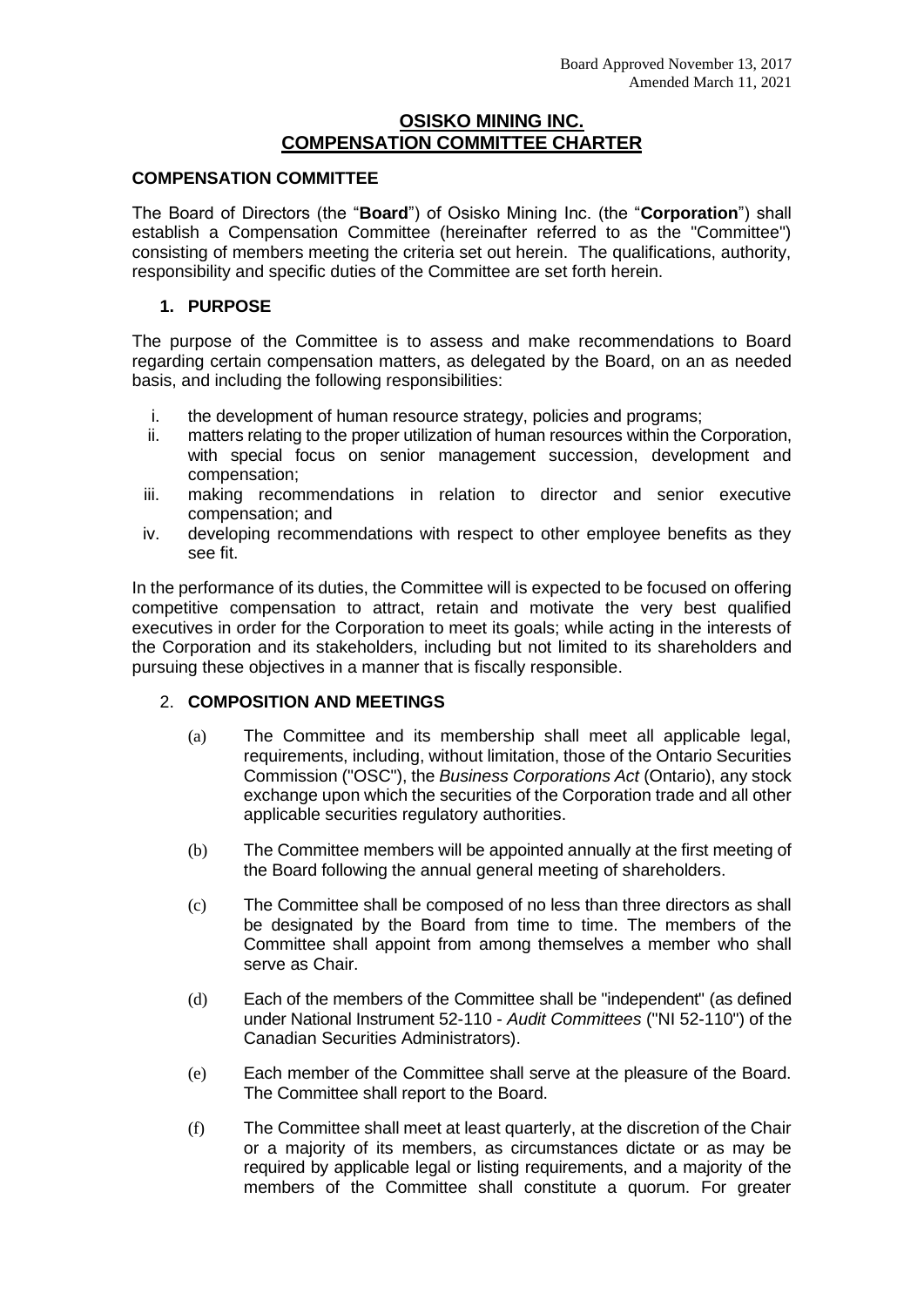certainty, if at any time the Committee is comprised of two members, both members shall constitute a quorum.

- $(g)$  If within one hour of the time appointed for a meeting of the Committee, a quorum is not present, the meeting shall stand adjourned to the same hour on the second business day following the date of such meeting at the same place. If at the adjourned meeting a quorum as hereinbefore specified is not present within one hour of the time appointed for such. adjourned meeting, such meeting shall stand adjourned to the same hour on the second business day following the date of such meeting, at the same place. If at the second adjourned meeting a quorum as hereinbefore specified is not present, the quorum for the adjourned meeting shall consist of the members then present (a "**Reduced Quorum**").
- (h) If, and whenever a vacancy shall exist, the remaining members of the Committee may exercise all of its powers and responsibilities so long as a quorum or, if applicable, a Reduced Quorum is present in respect of a specific Committee meeting.
- (i) The time and place at which meetings of the Committee shall be held, and procedures at such meetings, shall be determined from time to time by the Committee. A meeting of the Committee may be called by letter, telephone, facsimile, email or other communication equipment, by giving at least 48 hours' notice, provided that no notice of a meeting shall be necessary if all of the members are present either in person or by means of conference telephone or if those absent have waived notice or otherwise signified their consent to the holding of such meeting.
- (j) Any member of the Committee may participate in the meeting of the Committee by means of conference telephone or other communication equipment, and the member participating in a meeting pursuant to this paragraph shall be deemed, for purposes hereof, to be present in person at the meeting.
- (k) The Committee shall keep minutes of its meetings, which shall be available for review by the Board at any time. The Committee may, from time to time, appoint any person who need not be a member, to act as a secretary at any meeting.
- (l) The Committee may invite such officers, directors and employees of the Corporation and its subsidiaries as it may see fit, from time to time, to attend at meetings of the Committee.
- (m) Any matters to be determined by the Committee shall be decided by a majority of votes cast at a meeting of the Committee called for such purpose; actions of the Committee may be taken by an instrument or instruments in writing signed by all of the members of the Committee, and such actions shall be effective as though they had been decided by a majority of votes cast at a meeting of the Committee called for such purpose. The Committee shall report its determinations to the Board at the next scheduled meeting of the Board, or earlier as the Committee deems necessary. All decisions or recommendations of the Committee shall require the approval of the Board prior to implementation.
- (n) The Board may at any time amend or rescind any of the provisions hereof, or cancel them entirely, with or without substitution.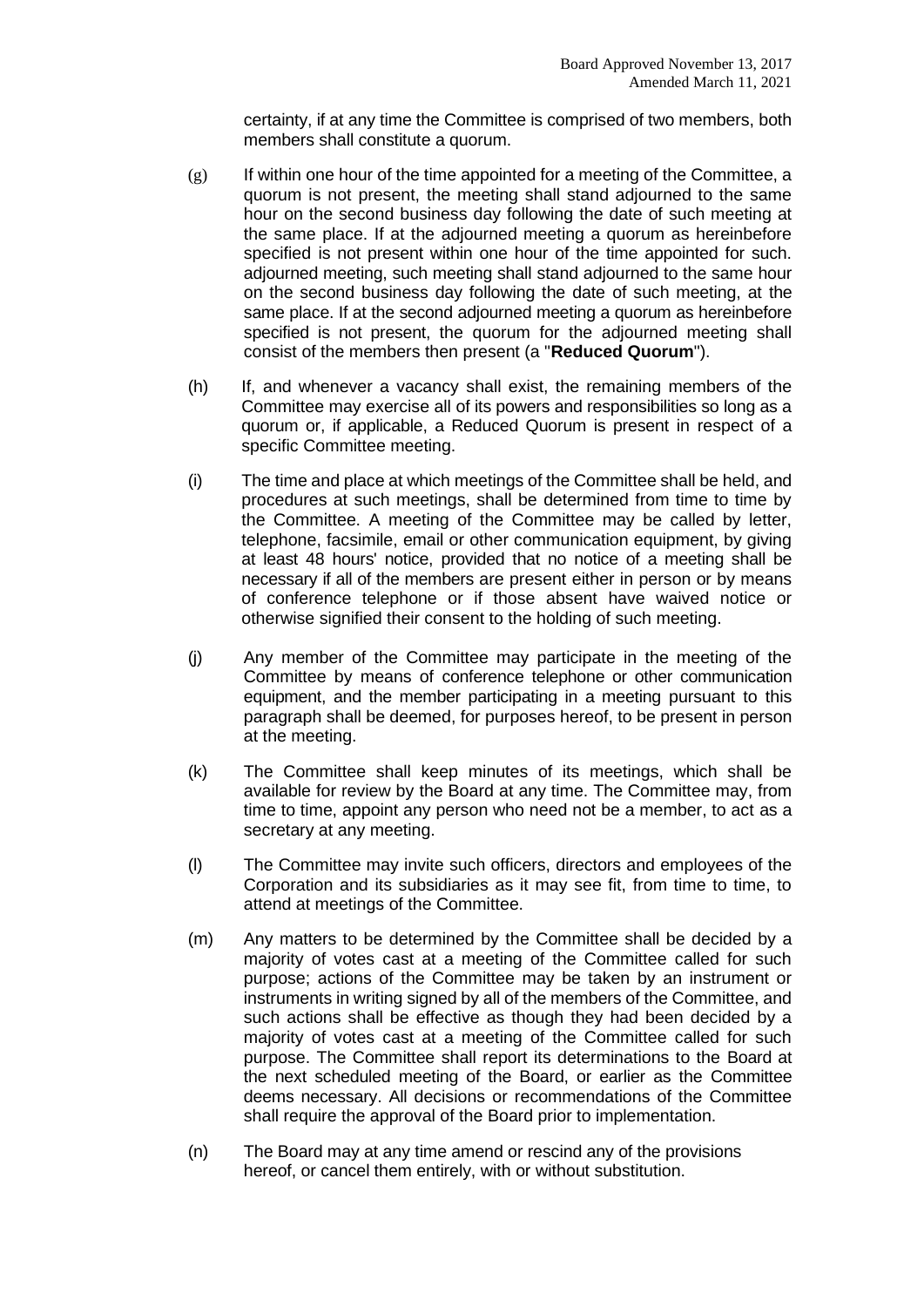(o) Develop an annual work plan that ensure that the Committee carries out its responsibilities.

### **3. SPECIFIC DUTIES**

The Committee responsibilities are as follows:

- (a) having regard to, among other things, competitive position and individual performance, annually review and recommend to the Board for the remuneration of the senior executives of the Corporation, namely, any executives in the offices of Chief Executive Officer, President, Vice-Presidents, Chief Financial Officer and any senior executives of the Corporation having comparable positions as may be specified by the Board (collectively, the "**Senior Executives**");
- (b) to review the Chief Executive Officer's goals and objectives for the upcoming year and to provide an appraisal of the Chief Executive Officer's performance at the end of the year;
- (c) to review with the Chief Executive Officer the goals and objectives of other Senior Executives, and their compensation and performance;
- (d) to review and make recommendations to the Board in relation to employment offers for a Chief Executive Officer or any senior executive employment offer, or any offer that contains special terms including, but not limited to, any retiring or other allowance agreements, equity based compensation and any proposed change of control provisions;
- (e) at its discretion, to propose to the Board the engagement of, and manage and supervise, compensation consultants to assist in the evaluation of Senior Executives' and Directors' compensation, including the fees and other terms of the retention;
- (f) to review and recommend to the Board for its approval the remuneration and other incentive plans of directors. The Committee should consider such compensation and benefits in relation to the responsibilities and risks involved in being a director of the Corporation and seek to align the interests of the directors with the best interests of the Corporation and its stakeholders, including but not limited to its shareholders;
- (g) to review on an annual basis the remuneration policies of the Corporation, including the total remuneration (including benefits) and the main components thereof for the directors and Senior Executives, and to compare such remuneration policies with the remuneration practices of peers in the same industry. The Committee may employ independent experts periodically as determined necessary to review remuneration policies for directors and Senior Executives;
- (h) to review periodically the structure and implementation of bonus plans and all share compensation plans and consider these in light of new trends and practices of peers in the same industry;
- (i) to review and recommend to the Board for its approval the disclosure required in any management information circular of the Corporation in respect of meetings of the shareholders of the Corporation relating to executive compensation as may be required pursuant to any